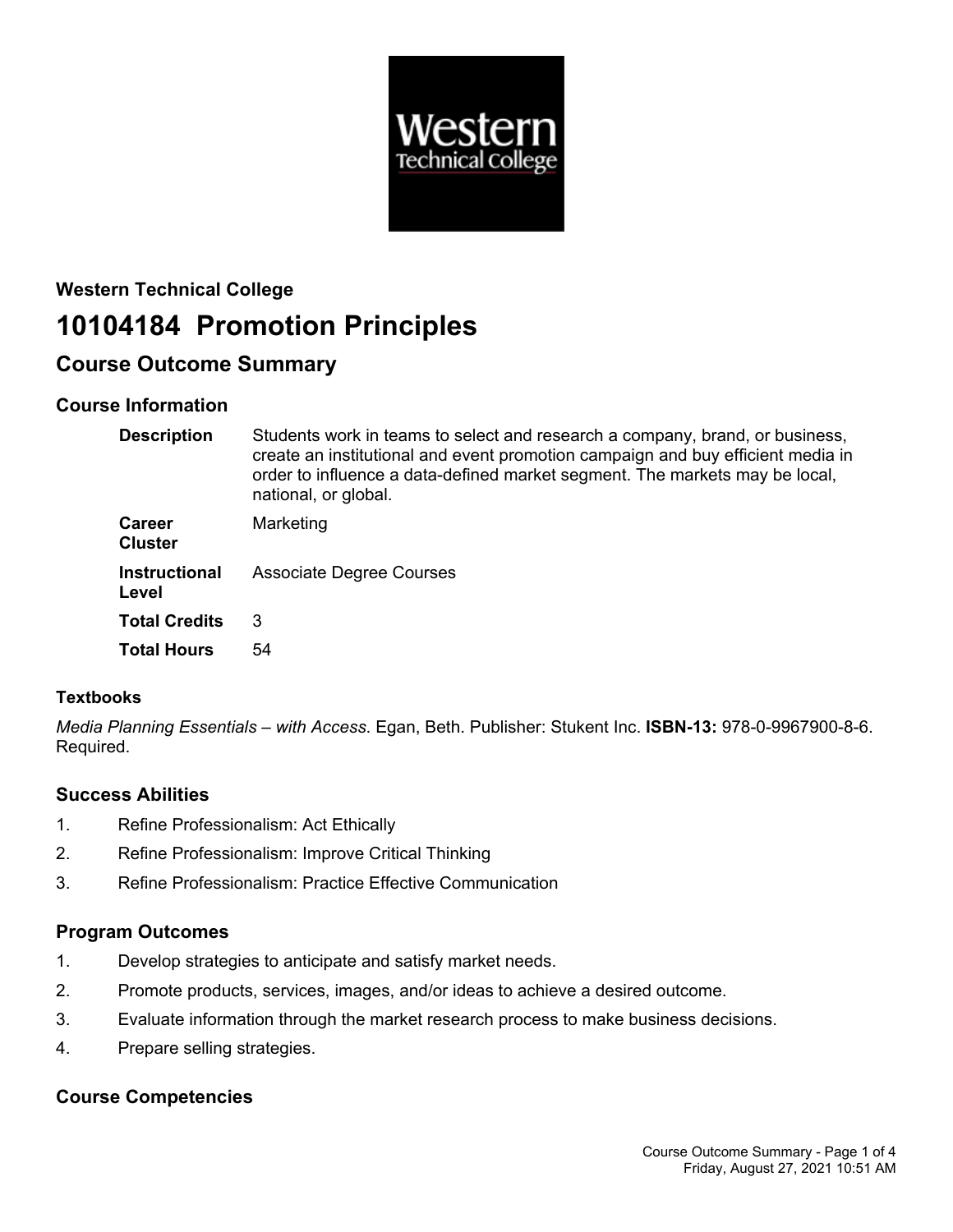### **1. Differentiate the dependant role that promotion has within the larger context of marketing.**

**Assessment Strategies**

1.1. In classroom setting, case studies, promotional team plan, quizzes, and exams.

#### **Criteria**

*You will know you are successful when*

- 1.1. you differentiate between marketing and promotion objectives.
- 1.2. you compare and contrast promotion functions relative to marketing.
- 1.3. you separate the duties of each element of marketing mix.

#### **Learning Objectives**

- 1.a. Explain the function of marketing related to other business functions
- 1.b. Define the role of promotion within the context of marketing
- 1.c. Compare and contrast the relationship of marketing to promotion
- 1.d. Describe the role and culture of the promotion industry

#### **2. Qualify the role of integrated brand promotion in the current and past historical context.**

#### **Assessment Strategies**

2.1. In classroom setting, case studies, promotional team plan, quizzes, and exams.

#### **Criteria**

*You will know you are successful when*

- 2.1. you explain the historical context of promotions relative to marketing.
- 2.2. you explain how and why the IMC concept started.
- 2.3. you differentiate between several promotional plans using knowledge of the IMC process.

#### **Learning Objectives**

- 2.a. Explain the changes of promotions role and tactics historically
- 2.b. Describe the concept of Integrated Marketing Communications
- 2.c. Analyze promotion plans to deduct level of integration

#### **3. Analyze the marketing environment in which promotions take place.**

#### **Assessment Strategies**

3.1. In classroom setting, case studies, promotional team plan, quizzes, and exams.

#### **Criteria**

#### *You will know you are successful when*

- 3.1. you gather data regarding the controllable and uncontrollable variables effecting a firm.
- 3.2. you differentiate between relevant facts and those that comprise the truth.
- 3.3. you outline the problems and opportunities that surface from data.
- 3.4. you leverage information from the external analysis to enhance opportunities and defend against threats.
- 3.5. you formulate an executive summary assessing current market position.
- 3.6. you segment a market relative to firm attributes.
- 3.7. you select target market relative to firm attributes.
- 3.8. you position self in market place with value.

#### **Learning Objectives**

- 3.a. Evaluate a firms external marketing environment
- 3.b. Assess the current positioning of a firm
- 3.c. Research and segment the broader market for a firm using all bases of segmentation
- 3.d. Target a market for a firm using the results from the segmentation process
- 3.e. Create a new positioning strategy using identified target market

#### **4. Evaluate buyer behavior and the communications process relative to a promotional plan.**

#### **Assessment Strategies**

4.1. In classroom setting, case studies, promotional team plan, quizzes, and exams.

**Criteria**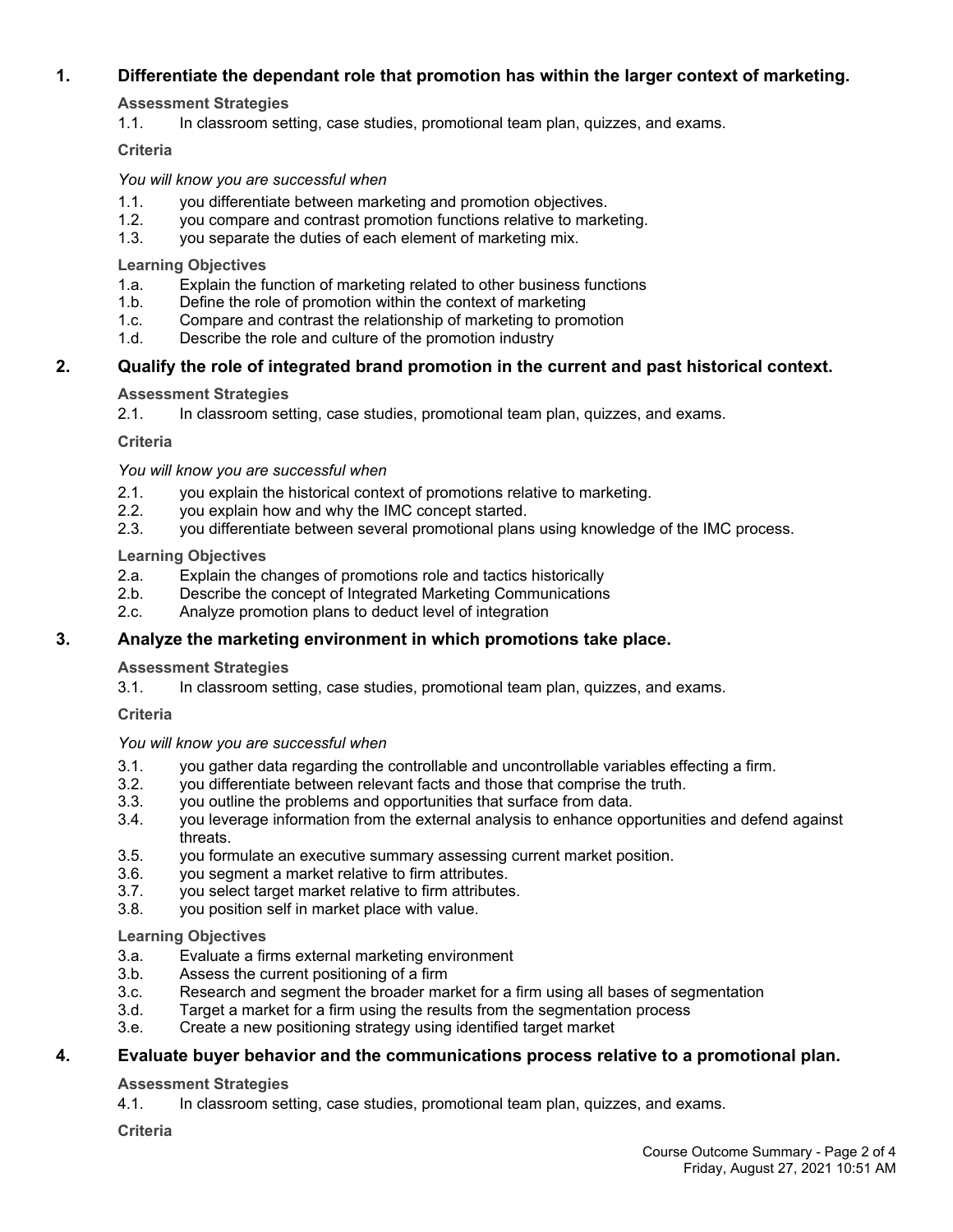*You will know you are successful when*

- 4.1. you chart the communication process model.
- 4.2. you list various encoding techniques.
- 4.3. you list various channels within communications process.
- 4.4. you understand how information is decoded.
- 4.5. you discuss the various factors that influence buyer behavior.
- 4.6. you distinguish between the main theories of motivation and learning.<br>4.7. you link product/service attributes to target market buver behavior.
- you link product/service attributes to target market buyer behavior.

#### **Learning Objectives**

- 4.a. Determine the influencing factors of a target market relative to buyer behvior
- 4.b. Identify strategies that resonate with target market
- 4.c. Explain the commmunications process
- 4.d. Develop a communications strategy that leverages target market personality
- 4.e. Defend media strategy selected

#### **5. Explain the ethical and regulatory environment of promotions.**

#### **Assessment Strategies**

5.1. In classroom setting, case studies, promotional team plan, quizzes, and exams.

#### **Criteria**

*You will know you are successful when*

- 5.1. you list all significant laws and regulation relative to promotions.
- 5.2. you discuss the different agencies regulating advertising.
- 5.3. you distinguish between an ethical and unethical promotion.
- 5.4. you list all steps in the ethical checklist.
- 5.5. you describe the cultural significance of promotions.

#### **Learning Objectives**

- 5.a. List important regulations in the promotions field
- 5.b. Understand the application of the legal and regulatory environment relative to promotional campaigns.
- 5.c. Assess ethical considerations within a promotional campaign

#### **6. Apply the tools of brand promotion.**

#### **Assessment Strategies**

6.1. In classroom setting, case studies, promotional team plan, quizzes, and exams.

#### **Criteria**

*You will know you are successful when*

- 6.1. you apply mass media strategies.
- 6.2. you apply sales promotions effectively.
- 6.3. you apply out of home advertising effectively.
- 6.4. you apply direct marketing strategies effectively.
- 6.5. you apply digital media effectively.
- 6.6. you apply support media effectively.

#### **Learning Objectives**

- 6.a. Create promotions using all elements of the promotional mix
- 6.b. Understand the implications of new techologies on a promotional plan
- 6.c. Recognize the significance of social media on a promotional plan

#### **7. Implement a promotional budget.**

#### **Assessment Strategies**

7.1. In classroom setting, case studies, promotional team plan, quizzes, and exams.

#### **Criteria**

#### *You will know you are successful when*

- 7.1. you define the various forms of promotional budgeting.
- 7.2. you apply the DAGMAR process to allocate funds for a promotional plan.